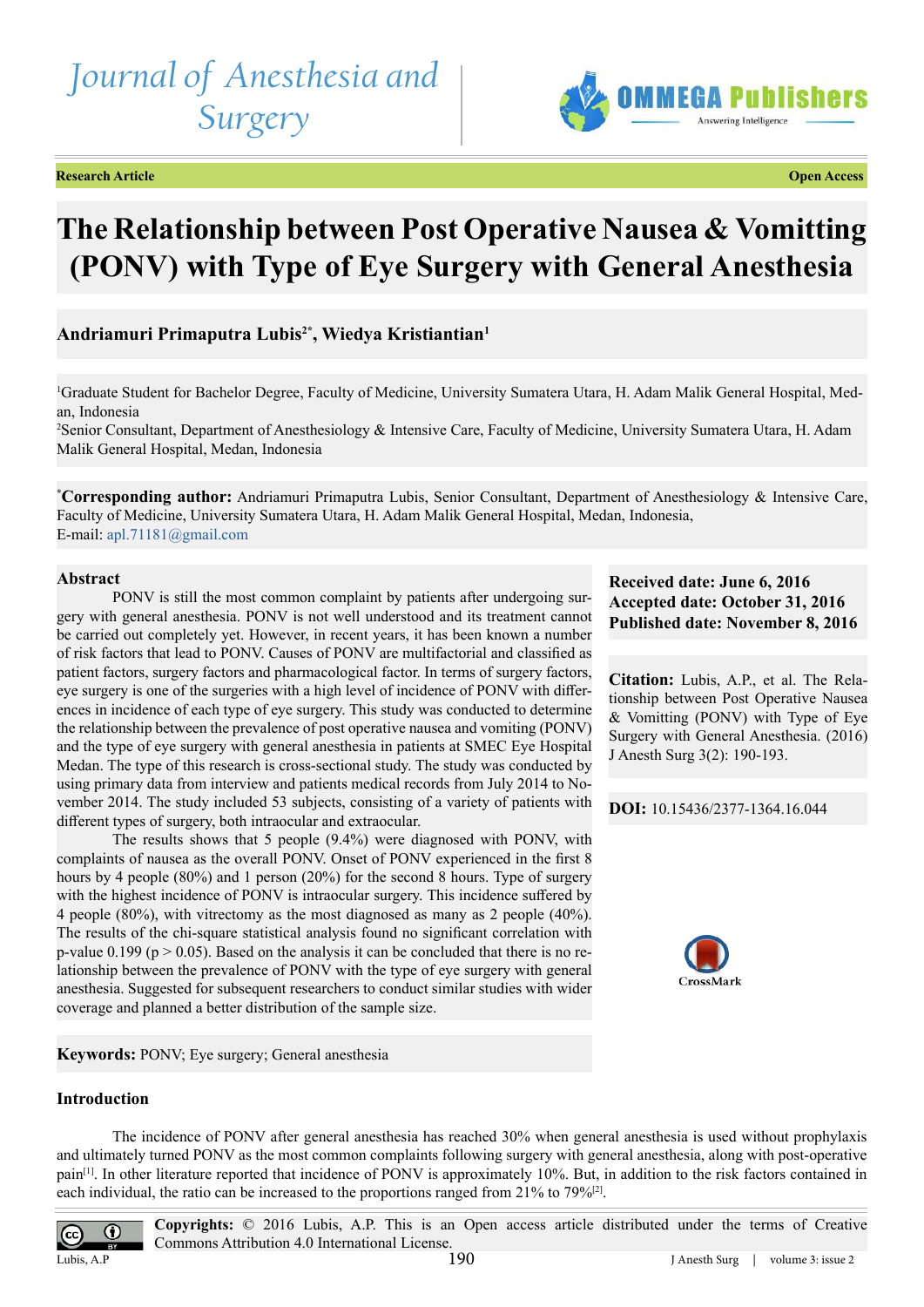PONV is still not well understood and treated thoroughly. The pathogenesis of PONV remains unclear. However, in recent years, some researchers have identified some risk factors for the occurrence of PONV in adults using multivariate methods. The cause of PONV is multifactorial, including the patient and risk factors, operating factors such as the type of surgery, and pharmacology factor. Surgery which associated with the incidence of PONV is breast surgery or other plastic surgery, repair of strabismus or procedures relating to ophthalmology (eye surgery), otolaryngology (ENT surgery), gynecology (especially laparoscopy), orthopedic surgery, abdominal surgery, and surgical removal of the mass.

#### **Material and Methods**

This study was a cross-sectional study aimed to determine the relationship of the prevalence of postoperative nausea and vomiting (PONV) and the type of action on eye surgery with general anesthesia. The research is done between July-November 2014.

This research was conducted in Sumatera Eye Centre (SMEC) Medan, North Sumatra province. The hospital was chosen as the place to be implemented based on a preliminary evaluation study conducted by researchers. In this hospital, there are various types of eye surgery is performed and the use of general anesthesia. In addition, the population is also quite a lot and there are variations in terms of environmental and socio-cultural origin.

The sample in this study is that patients Sumatera Eye Centre (SMEC) of July 2014 to November 2014 who underwent eye surgery with general anesthesia that meet the inclusion and exclusion as mentioned below.

The research sample selection criteria are:

#### **1. Inclusion Criteria**

a. Patients undergoing eye surgery with general anesthesia.

- b. Patients hospitalized for  $\geq$  24 hours.
- c. Patients who can communicate with investigators.
- d. Patients between the ages of 18 60 years.

e. Eligible patients ASA I and ASA II (American Society of Anaesthesiology Classification).

f. Patients who underwent surgery < 3 hours.

#### **2. Exclusion Criteria**

Patients who are pregnant, have a history of drug abuse, gastrointestinal disorders (intestinal obstruction, impaired gut motility, gastroenteritis, irritable bowel syndrome, dyspepsia, gastroesophageal reflux disease (GERD), gastro-intestinal infections, appendicitis, hepatitis, cholecystitis, inflammatory bowel syndrome, pancreatitis, peptic ulcer, peritonitis, food poisoning), disorders and metabolic diseases, increased intracranial pressure, head injury, migraine, seizure disorders, vestibular disorders, malignancies, psychiatric disorders and psychogenic, drug-induced, nephrolithiasis and other renal diseases, myocardial infarction, as well as nausea and vomiting before surgery.



**Table 1:** Sample frequency distribution by age group.

| No. | Age (Year) | Amount | $(\%)$ |
|-----|------------|--------|--------|
| 1.  | $18 - 24$  | 9      | 17,0   |
| 2.  | $25 - 31$  |        | 9,4    |
| 3.  | $32 - 38$  | 5      | 9,4    |
| 4.  | $39 - 45$  |        | 13,2   |
| 5.  | $46 - 52$  | 11     | 20,8   |
| 6.  | $53 - 60$  | 16     | 30,2   |
|     | Total      | 53     | 100,0  |

**Table 2:** Sample frequency distribution by sex.

| No. | <b>Sex</b> | Amount | $\frac{9}{6}$ |
|-----|------------|--------|---------------|
| . . | Man        | 33     | 62.3          |
|     | Woman      | 20     | 37,7          |
|     | Total      | 53     | 100,0         |

**Table 3:** Sample frequency distribution based on type eye surgery.

| No. | <b>Type of Eye Surgery</b> | Amount | $(\%)$ |
|-----|----------------------------|--------|--------|
| 1.  | Catarract                  | 17     | 32,1   |
| 2.  | Trabeculectomi             | 1      | 1,9    |
| 3.  | Vitrectomi                 | 19     | 35,8   |
| 4.  | Ptosis Repair              | 1      | 1,9    |
| 5.  | <b>IOL</b> Reposition      | 1      | 1,9    |
| 6.  | Evisceration               | 4      | 7,5    |
| 7.  | Oculi Trauma               | 6      | 11,3   |
| 8.  | Glaukoma                   | 2      | 3,8    |
| 9.  | <b>Tumor Excition</b>      |        | 1,9    |
| 10. | Strabismus                 |        | 1,9    |
|     | Total                      | 53     | 100,0  |

#### **Result**

As a result, 5 (9.4%) of 53 subjects suffer from PONV (nausea and / or vomiting after undergoing eye surgery with general anesthesia). By sex most of the subjects was male that is 33 people (62,3%) and female was 20 people (37,7%). By onset or incidence of PONV most of subject was happened in first eight hours. On the results of this study are also the age group most likely to suffer from PONV is the age group 18 - 24 years, 32 - 38 years, 39 - 45 years, 46 - 52 years and 53 - 60 years respectively amounted to 1 (20% ).

#### **Discussion**

Based on these results, all samples are suffering from nausea as a complaint, as many as five people (9.4%) with the remaining 48 people (90.6%) did not experience nausea or vomiting. This figure is far fewer than the numbers the results of research by Doubravska et al.<sup>[3]</sup>, where he found the overall incidence of PONV in patients undergoing surgery is 25 - 30%.

Likewise, the results of research by Aftab et al. $[4]$ , earned as much as 15% of patients who underwent eye surgery experience PONV<sup>[\[2\]](#page-2-1)</sup>, said that in other literature, the reported incidence of PONV is approximately 10%, which is almost similar to the incidence rate of this study but still higher. This may be partly due to efforts to lower the risk of nausea and vomiting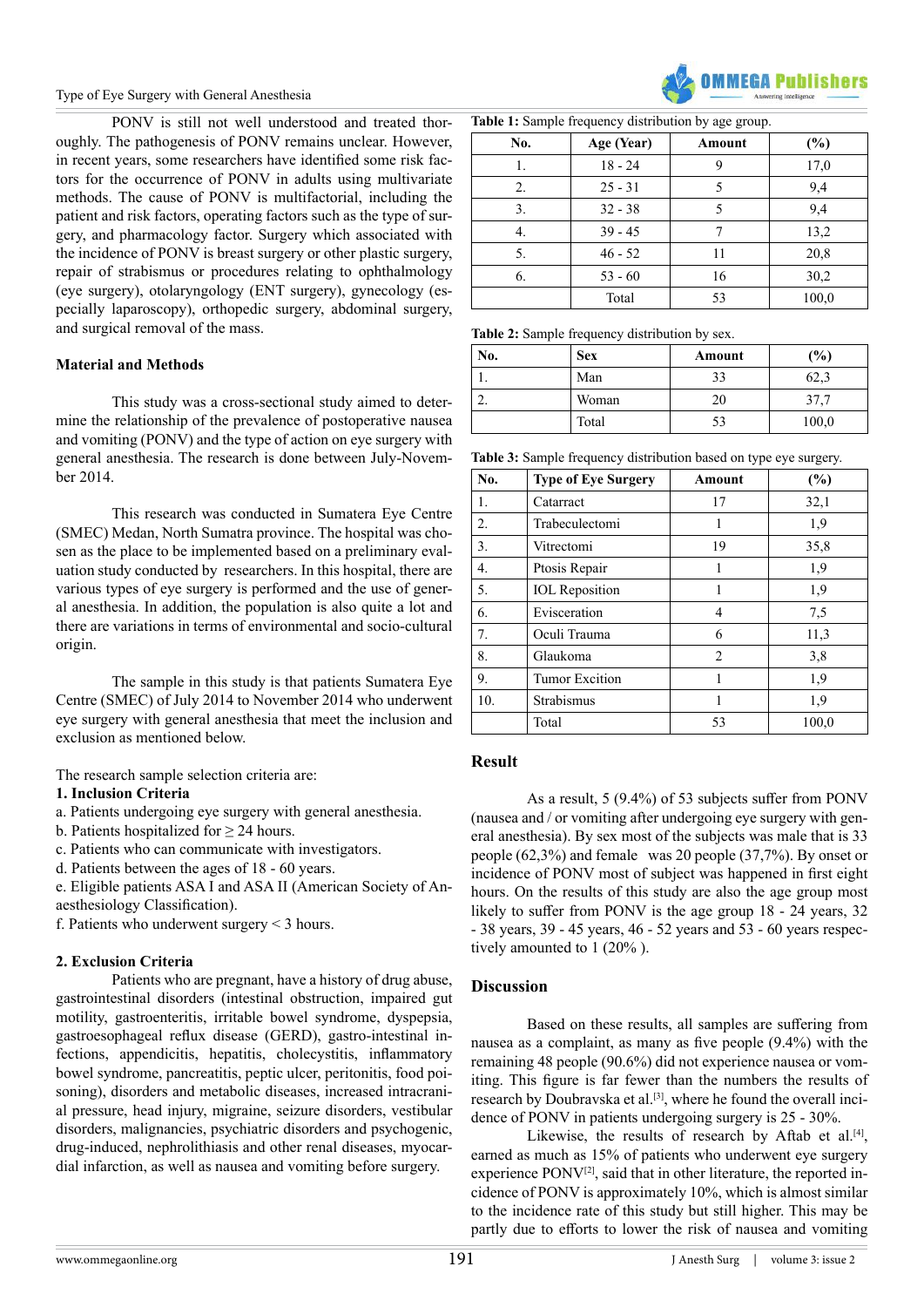in patients with multimodal approach, starting before surgery, during surgery, as well as added by the use of antiemetic prophylaxis as possible after surgery.

The incidence of nausea by Chandrakantan et al.<sup>[5]</sup> is in the range between 22% to 38%. Press et al.<sup>[6]</sup> suggested that the frequency of symptoms that are often complained anesthesia-related nausea after surgery is as much as 10 - 40%, whereas vomiting as much as 10 - 20%. Gan et al.<sup>[7]</sup> also says that the incidence of nausea of PONV own approximately 50%. This is quite different to that obtained from the results of this study, and this can be explained because of the antiemetic drug treatment after surgery that has helped suppress nausea and vomiting reactions to drugs known as serotonin antagonists, namely ondansetron. At least incidence of PONV that is seen to the conclusion that given antiemetic treatment was quite good and effective.

Based on the results of most studies done, ophthalmological surgery is associated with a high frequency of PONV. From the type of eye surgery performed, it was found that the incidence of PONV intraocular surgery resulted at most as many as four people (80%). Operation vitrectomy (eye surgery intraocular) causes the occurrence of PONV most is 2 people (40%), followed by cataract surgery (intraocular), trabeculectomy (extraocular), and evisceration (intraocular) with the respective amount by 1 person (20% ).

In research<sup>[4]</sup>, this one gets is very different, where the operating strabismus, which is the operation of the extraocular, showed a much higher incidence of up to two times compared with other operations such as retinal detachment (included in vitrectomy) and cataracts, which is an intraocular surgery, In his discussion, he suspects it may be due to oculocardiac vagal reflex triggered by the manipulation of the eye muscles. There is the possibility of a different result is caused by the lack of equivalent number of patients who undergo surgery each eye, which vitrectomy and cataract surgery is more dominant, so that the incidence of nausea and / vomiting less can be found on other operations. It is thought to be related to an increase in intraocular pressure of the eye. On one hand, Pierre et al.[\[8\]](#page-2-7) also states that the general type of operation can not provide information that is relevant, reproducible and clinically relevant for assessing the risk of PONV in patients. Gan et al.<sup>[7]</sup> also state the type of surgery as a risk factor is controversial. Thus, as has been proposed and based on the results of this study showed no correlation between the type of eye surgery and PONV, all of this is still unclear as to whether the operation is a definite cause of PONV.

This study shows that the incidence of PONV was higher in males as many as four people (80%) compared to women who counted 1 people (20%). This is in contrast to studies of Aftab et al.<sup>[4]</sup>, where the study confirmed that the incidence of PONV is higher in women than in men, ie respectively by 20% and 10% and it is associated with serum levels of gonadotropins and other hormones (especiallyfemale hormones). Doubravska et al.[\[3\]](#page-2-2) which states that women are 4.6 times more likely to experience PONV than men. This difference is thought to be caused by the incidence of PONV obtained is not much in this study.

According to Tinsley et al.<sup>[9]</sup>, patients between the ages of 3 - 50 years are most at risk to suffer from PONV. A similar trend is also found in an earlier study conducted by Aftab et a[l\[4\],](#page-2-3) in which patients between the age of 18 - 49 years (24%) had a higher incidence compared to patients between the ages of 49 -

79 (6%). However, the research Doubravska et al.[\[3\],](#page-2-2) found that age did not affect the incidence of PONV. Age has been known to not affect strongly on the incidence<sup>[10]</sup>. In this study, the results also showed no association of age with the incidence of PONV may be caused also by the low incidence of PONV, making it

**OMMFCA Publishers** 

less visible linkages. Tinsley et al[.\[9\]](#page-3-0) states, obesity, weight as one of the variables, has a correlation with the incidence of PONV whereby the weight of someone, the higher the risk for PONV. In this study, the incidence of PONV was obtained which gradually higher weight gain, and the highest in the range of 60 - 69 kg for 3 people (60%). One of the reasons that can be used to describe this relationship is that adipose tissue acts as a reservoir for the anesthetic agent thereby extending the half-life of the drug to continue to be released into the bloodstream during the recovery or due to excess production of estrogen as a result of adipose tis-sue that<sup>[9,11]</sup>. But according to Synder et al.<sup>[\[12\]](#page-3-2)</sup> a systematic review has failed to show a significant effect of weight against PONV.

There are several limitations in this study. Researchers did not examine the relationship between risk factors such as a history of PONV another motion sickness, smoking history and history of pain in the incidence of PONV. But it is intended to focus the study on the relationship type of eye surgery with the incidence of PONV. In addition, researchers also can not definitely predict the number of patients undergoing each type of eye surgery, which may lead to less significant research results.

#### **Conclusion**

Based on this research, there is no relationship between the prevalence of PONV and type of eye surgery with general anaesthesia. The prevalence of PONV in eye surgery with general anesthesia is 9.4%

#### **References**

<span id="page-2-0"></span>1. [Rüsch, D., Eberhart, L.J., Wallenborn, J., et al. Nausea and](https://www.ncbi.nlm.nih.gov/pmc/articles/PMC2977990/) [Vomiting After Surgery Under General Anesthesia. \(2010\) Dtsch](https://www.ncbi.nlm.nih.gov/pmc/articles/PMC2977990/) [Arztebl Int 107\(42\): 733–741.](https://www.ncbi.nlm.nih.gov/pmc/articles/PMC2977990/)

<span id="page-2-1"></span>2. [Yavuz, M.S., Kazancı D., Turan, S., et al. Investigation of the](https://www.ncbi.nlm.nih.gov/pubmed/24563861) [Effects of Preoperative Hydration on the Postoperative Nausea](https://www.ncbi.nlm.nih.gov/pubmed/24563861) [and Vomiting. \(2014\) Biomed Res Int 2014: 1-4.](https://www.ncbi.nlm.nih.gov/pubmed/24563861)

<span id="page-2-2"></span>3. [Doubravska, L., Dostalova, K., Fritscherova, S., et al. Inci](https://www.ncbi.nlm.nih.gov/pubmed/20445713)[dence of Postoperatuve Nausea and Vomiting in Patients at A](https://www.ncbi.nlm.nih.gov/pubmed/20445713) [University Hospital. Where Are We Today? \(2010\) Biomed](https://www.ncbi.nlm.nih.gov/pubmed/20445713) [Biomed Pap Med Fac Univ Palacky Olomouc Czech Repub](https://www.ncbi.nlm.nih.gov/pubmed/20445713) [154\(1\): 69-76.](https://www.ncbi.nlm.nih.gov/pubmed/20445713)

<span id="page-2-3"></span>4. [Aftab, S., Khans, A.B., Raza, G. The Assessment of Risk Fac](https://www.ncbi.nlm.nih.gov/pubmed/18460239)[tors for Postoperative Nausea and Vomiting. \(2008\) J Coll Phy](https://www.ncbi.nlm.nih.gov/pubmed/18460239)[sicians Surg Pak 18\(3\): 137-141](https://www.ncbi.nlm.nih.gov/pubmed/18460239).

<span id="page-2-4"></span>5. [Chandrakantan, A., Glass, P.S. Multimodal therapies for post](https://www.ncbi.nlm.nih.gov/pubmed/22156268)[operative nausea and vomiting and pain. \(2011\) Br J Anaesth](https://www.ncbi.nlm.nih.gov/pubmed/22156268) [107\(S1\): i27–i40.](https://www.ncbi.nlm.nih.gov/pubmed/22156268)

<span id="page-2-5"></span>6. [Press, C.D. General Anesthesia, Medscape. \(2013\)](http://emedicine.medscape.com/article/1271543-overview)

<span id="page-2-6"></span>7. [Gan, T.J., Diemunsch, P., Habib, A.S., et al. Consensus Guide](https://www.ncbi.nlm.nih.gov/pubmed/24356162)[lines for the Management of Postoperative Nausea and Vomit](https://www.ncbi.nlm.nih.gov/pubmed/24356162)[ing. \(2014\) Anesth Analg 118\(1\): 85-113.](https://www.ncbi.nlm.nih.gov/pubmed/24356162)

<span id="page-2-7"></span>8. Pierre, S., Whelan, R. Nausea and Vomiting After Surgery, Medscape. (2012).